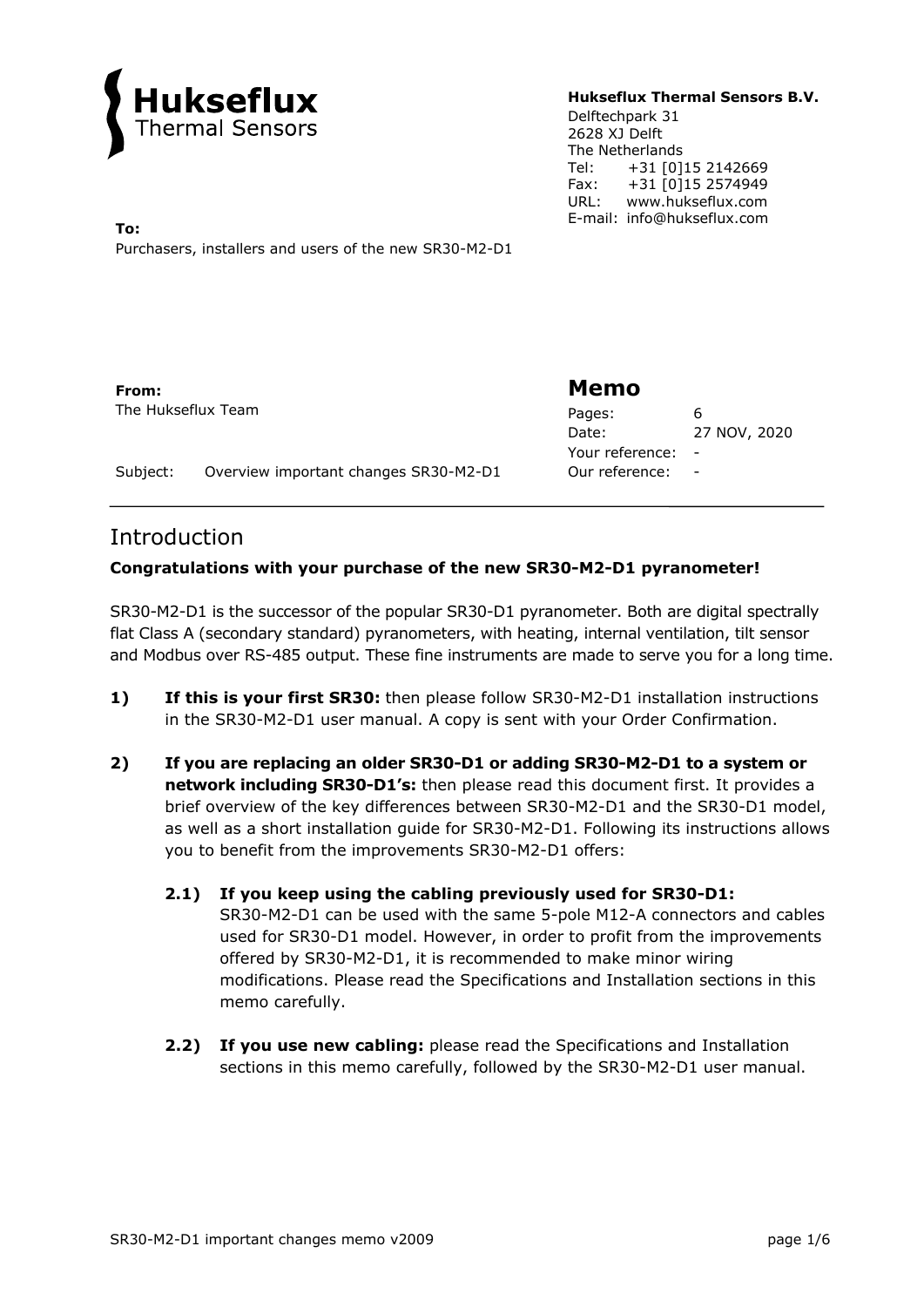

# Specifications

Main advantages of SR30-M2-D1 over the SR30-D1 model are:

- improved surge immunity through improved design of internal electronics and additional surge protection
- improved signal integrity through the addition of a dedicated RS-485 common connection

This section is limited to electrical specifications of SR30-M2-D1. Other specifications of SR30-M2-D1 are identical or comparable to the SR30-D1 specifications found in the SR30-D1 manual. Modbus registers of SR30-M2-D1 are also identical to the Modbus registers of SR30-D1. Refer to the respective manuals for a complete overview.

## **Table 1** *SR30-M2-D1 electrical specifications*

| <b>CONNECTOR</b>                                                                  |                                                                                                                      |  |
|-----------------------------------------------------------------------------------|----------------------------------------------------------------------------------------------------------------------|--|
| Chassis connector                                                                 | 5-pole, male, M12-A connector                                                                                        |  |
|                                                                                   |                                                                                                                      |  |
| <b>POWER SUPPLY</b>                                                               |                                                                                                                      |  |
| Operating voltage                                                                 | 8 to 30 V DC                                                                                                         |  |
| Typical current consumption<br>@ 12 V operating voltage                           | low power mode: < 10 mA<br>$\bullet$<br>medium power mode: < 60 mA<br>$\bullet$<br>standard operating mode: < 280 mA |  |
| <b>DIGITAL COMMUNICATION</b>                                                      |                                                                                                                      |  |
| Hardware interface                                                                | 2-wire (half-duplex) RS-485                                                                                          |  |
| RS-485 common mode range                                                          | ± 25V                                                                                                                |  |
| Communication protocol                                                            | Modbus                                                                                                               |  |
| Transmission mode                                                                 | <b>RTU</b>                                                                                                           |  |
|                                                                                   |                                                                                                                      |  |
| <b>INTERNAL PROTECTION MEASURES</b>                                               |                                                                                                                      |  |
| Power supply surge protection<br>$(VDC[+]$ to $VDC[-])$                           | <b>TVS</b> diodes                                                                                                    |  |
| Power supply TVS surge protection standoff<br>voltage                             | $+30V$                                                                                                               |  |
| Power supply TVS surge protection peak pulse<br>power capability                  | 600 W                                                                                                                |  |
| Power supply reverse polarity protection                                          | included                                                                                                             |  |
| RS-485 surge protection                                                           | TVS diodes                                                                                                           |  |
| ([data+]/[data-] to signal ground)                                                |                                                                                                                      |  |
| RS-485 TVS surge protection standoff voltage                                      | $±$ 24 V                                                                                                             |  |
| RS-485 TVS surge protection peak pulse                                            | 350 W                                                                                                                |  |
| power capability                                                                  |                                                                                                                      |  |
| Pyranometer body DC isolation voltage<br>(instrument body to signal ground, Viso) | 400 V                                                                                                                |  |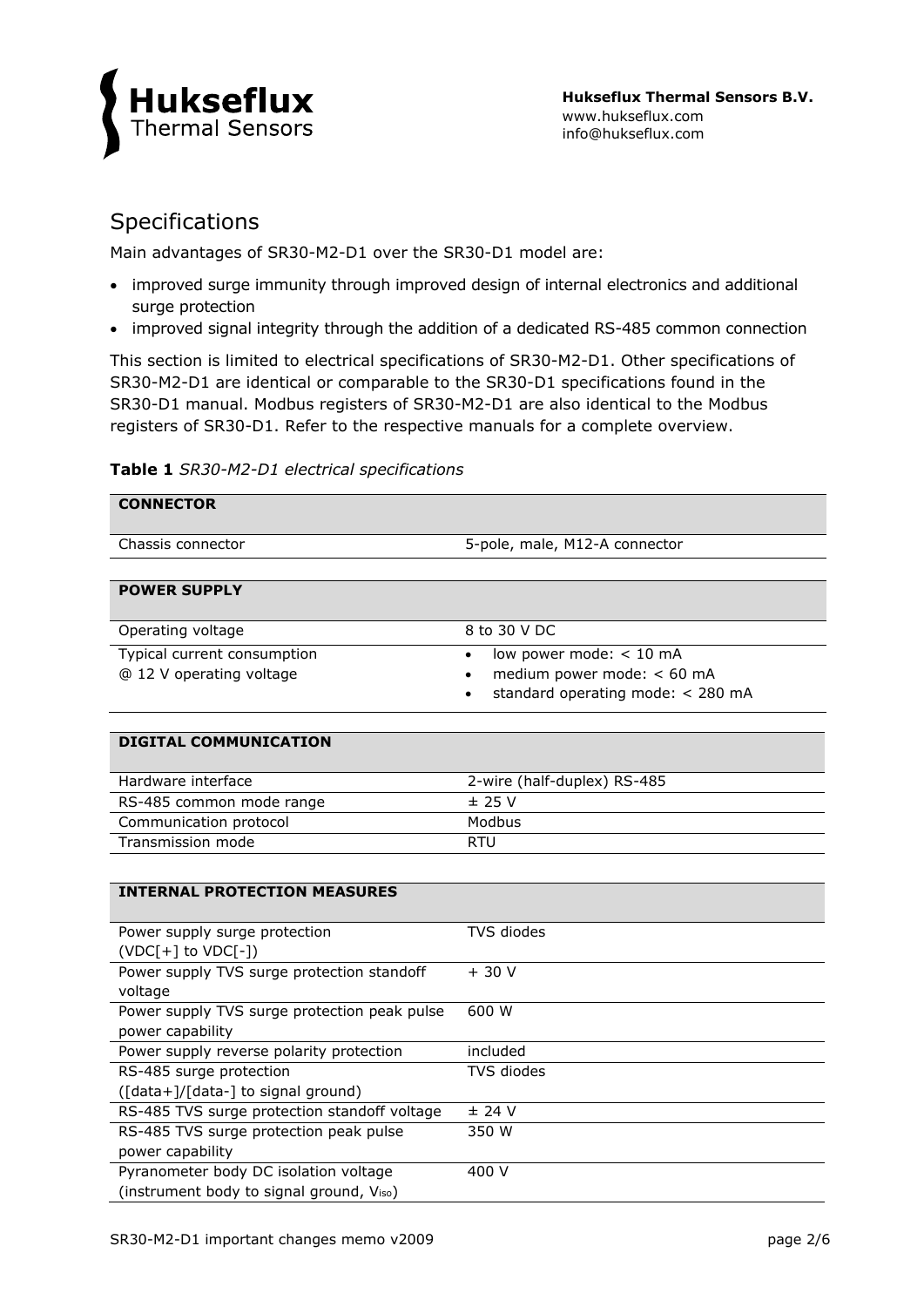

# Installation

The wiring of SR30-M2-D1 is listed in Table 2 and illustrated in Figure 2.

# Differences between SR30-D1 and SR30-M2-D1

From an installation perspective, the most significant difference between SR30-D1 and SR30-M2-D1 is the addition of a dedicated RS-485 signal ground connection (blue signal wire, pin #3) in the SR30-M2-D1 model. The use of this RS-485 signal ground connection helps to maintain the RS-485 signal level within the common mode range of the transceiver, thereby improving signal integrity.

When swapping an SR30-D1 for the SR30-M2-D1 model, it is recommended to disconnect (isolate) the black signal wire from the RS-485 network common and connect the blue signal wire to the RS-485 network signal ground, as shown in Figure 1 below.

The cables supplied by Hukseflux used for SR30-M2-D1 are identical to the cables used for SR30-D1, however with SR30-M2-D1 all 5 wires are in use as compared to only 4 out of 5 with the SR30-D1 model.



NOTE: When SR30-D1 is installed using the recommended SR30-M2-D1 wiring scheme, SR30-D1 RS-485 communication will NOT function reliably.



NOTE: When SR30-M2-D1 is installed using the recommended SR30-D1 wiring scheme, users will NOT benefit from improved signal integrity.

| <b>PIN</b>     | <b>WIRE</b>  | <b>SR30-D1</b>          | <b>SR30-M2-D1</b>       |
|----------------|--------------|-------------------------|-------------------------|
| $\mathbf{1}$   | Brown        | $VDC$ $[+]$             | $VDC$ [+]               |
| $\overline{4}$ | <b>Black</b> | $VDC$ $[-]$             | $VDC$ $[-]$             |
| 3              | <b>Blue</b>  | not connected           | RS-485 signal ground    |
| 2              | White        | $RS-485$ [data+] B / B' | $RS-485$ [data+] B / B' |
| -5             | Grey         | RS-485 [data-] A / A'   | RS-485 [data-] A / A'   |
|                | Yellow       | shield                  | shield                  |

**Table 2** *Wiring diagram of SR30-D1 and SR30-M2-D1. The pin numbering is explained in Figure 1.*



**Figure 1** *Connector layout of SR30, indicating PIN numbers (viewed from cable side)*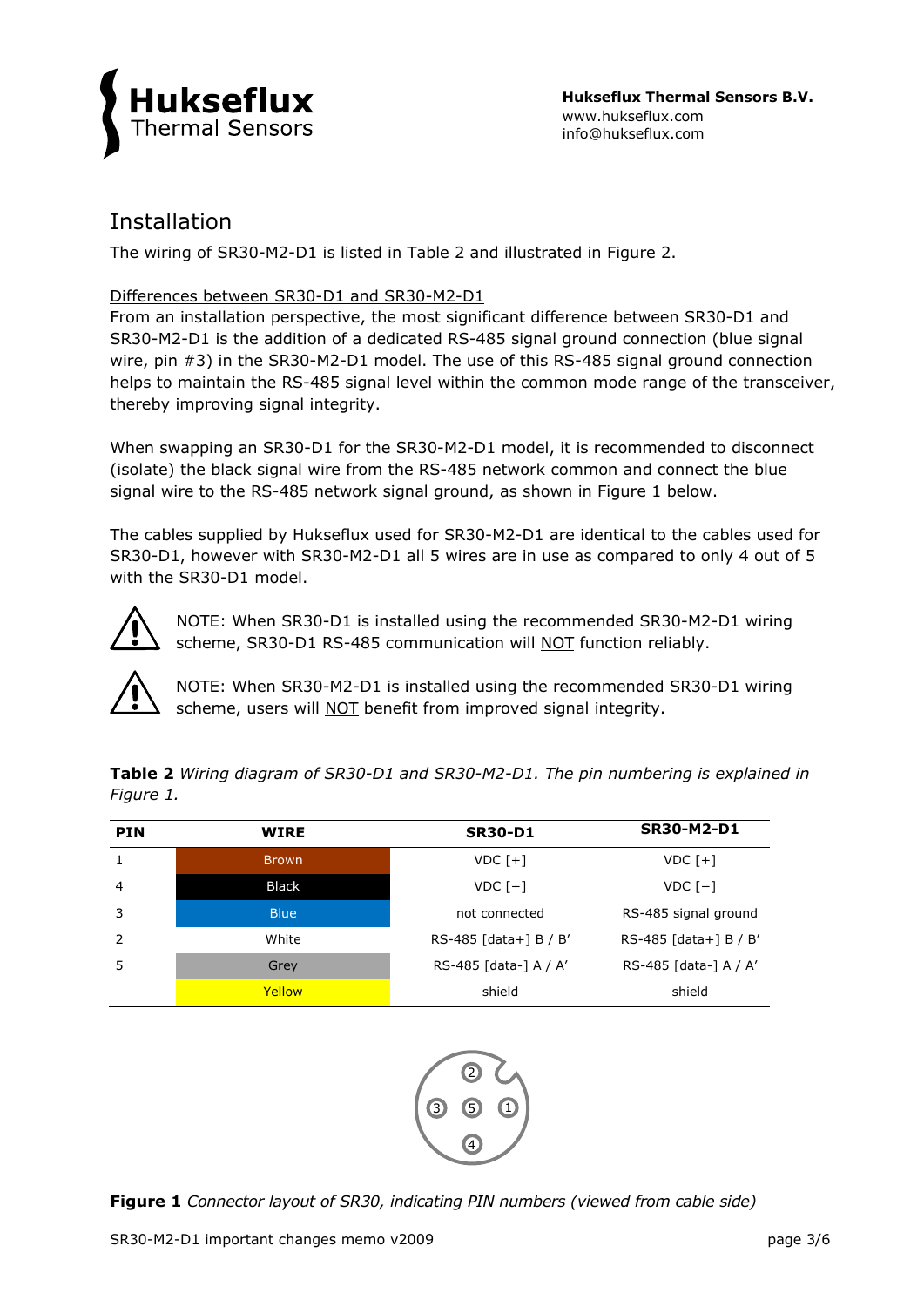

**Hukseflux Thermal Sensors B.V.** www.hukseflux.com info@hukseflux.com





Power:

The instrument must be powered by an external power supply, providing an operating voltage in the range specified in Table 1. This is the main power supply for the sensor, using the brown and black signal wires. Do not exceed the maximum recommended operating DC voltage range, as it will damage the sensor.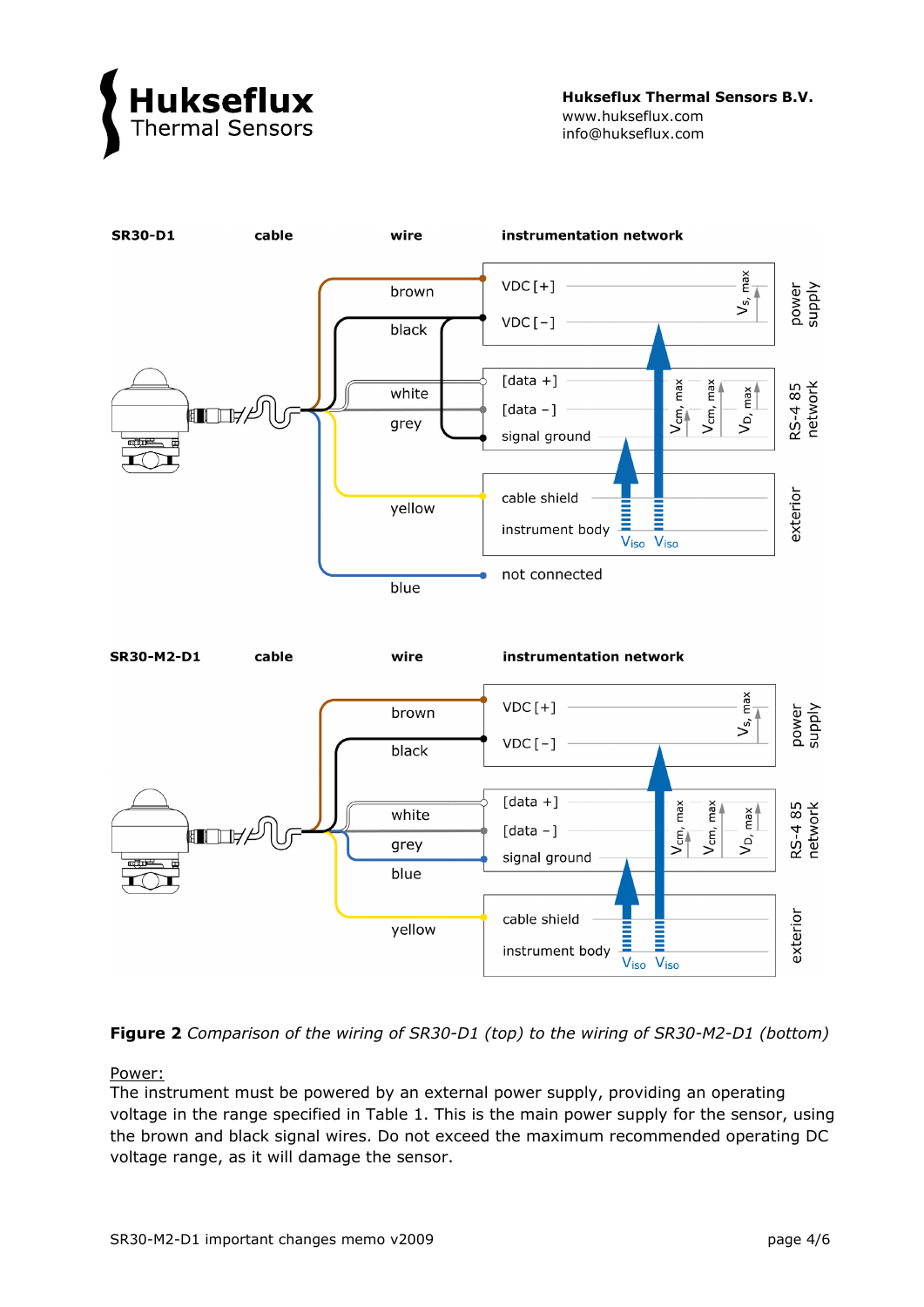

## Connecting to an RS-485 network:

SR30 is designed for two-wire (half-duplex) RS-485 network communication. In such a network, SR30 acts as a slave, receiving data requests from the master. The typical topology of an RS-485 two-wire network is shown in Figure 3. The RS-485 signal ground (blue signal wire) must be connected to the network common.

At the last nodes in the network, on both sides, line termination resistors (LT) are required to eliminate network signal reflection effects (see Figure 3). Failure to install line termination resistors may compromise signal integrity. According to the EIA/TIA-485 standard, typical LT resistor values range from 120 to 150  $\Omega$ . Never place more than two LT resistors on the network and never place the LT resistor on a derivation cable. Installing more than two LT resistors causes excessive loads on the RS-485 bus which may compromise signal integrity and potentially damage the equipment.

To minimise noise on the network when no transmission is occurring, a fail-safe biasing network consisting of a pull up and a pull down resistor is required (see Figure 3). Typical values for both resistors are in the range from 650 to 850  $\Omega$ . Fail-safe biasing keeps the RS-485 bus in a well-defined state whenever none of the nodes are driving the bus.



**Figure 3** *Typical topology of a two-wire RS-485 network, figure adapted from: Modbus over serial line specification and implementation guide V1.02 (www.modbus.org). Neither the power supply nor any isolated interfaces that may be required are shown in this figure.*